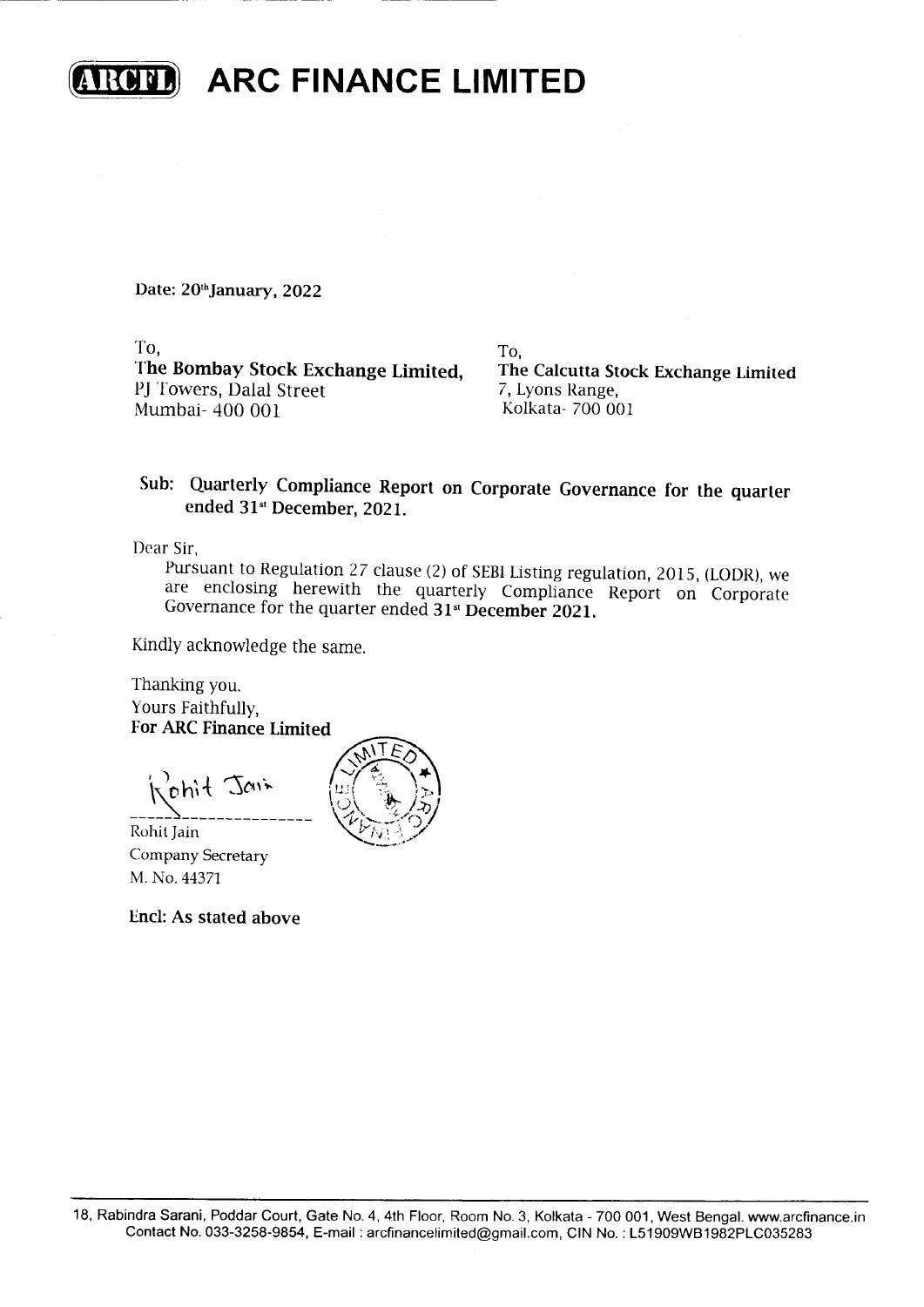| <b>General information about company</b>                       |                            |
|----------------------------------------------------------------|----------------------------|
| Scrip code                                                     | 540135                     |
| <b>NSE Symbol</b>                                              |                            |
| <b>MSEI</b> Symbol                                             |                            |
| <b>ISIN</b>                                                    | INE202R01018               |
| Name of the entity                                             | <b>ARC FINANCE LIMITED</b> |
| Date of start of financial year                                | 01-04-2021                 |
| Date of end of financial year                                  | 31-03-2022                 |
| <b>Reporting Quarter</b>                                       | Quarterly                  |
| Date of Report                                                 | 31-12-2021                 |
| Risk management committee                                      | Not Applicable             |
| Market Capitalisation as per immediate previous Financial Year | Any other                  |

|                |                                   |                                                |                   |            |                                                |                            |                                    |                          |                                                                                                      |                                             | <b>Annexure I</b>                        |                                                                                                       |                      |                                                       |                                                                                                                                                |                                                                                                                                                                      |                                                                                                                                                                          |                                                                                                                                                                                                         |                                      |                                             |
|----------------|-----------------------------------|------------------------------------------------|-------------------|------------|------------------------------------------------|----------------------------|------------------------------------|--------------------------|------------------------------------------------------------------------------------------------------|---------------------------------------------|------------------------------------------|-------------------------------------------------------------------------------------------------------|----------------------|-------------------------------------------------------|------------------------------------------------------------------------------------------------------------------------------------------------|----------------------------------------------------------------------------------------------------------------------------------------------------------------------|--------------------------------------------------------------------------------------------------------------------------------------------------------------------------|---------------------------------------------------------------------------------------------------------------------------------------------------------------------------------------------------------|--------------------------------------|---------------------------------------------|
|                |                                   |                                                |                   |            |                                                |                            |                                    |                          | Annexure I to be submitted by listed entity on quarterly basis                                       |                                             |                                          |                                                                                                       |                      |                                                       |                                                                                                                                                |                                                                                                                                                                      |                                                                                                                                                                          |                                                                                                                                                                                                         |                                      |                                             |
|                |                                   | I. Composition of Board of Directors           |                   |            |                                                |                            |                                    |                          |                                                                                                      |                                             |                                          |                                                                                                       |                      |                                                       |                                                                                                                                                |                                                                                                                                                                      |                                                                                                                                                                          |                                                                                                                                                                                                         |                                      |                                             |
|                |                                   |                                                |                   |            |                                                |                            |                                    |                          | Disclosure of notes on composition of board of directors explanatory                                 |                                             |                                          |                                                                                                       |                      |                                                       |                                                                                                                                                |                                                                                                                                                                      |                                                                                                                                                                          |                                                                                                                                                                                                         |                                      |                                             |
|                |                                   |                                                |                   |            |                                                |                            |                                    |                          |                                                                                                      |                                             |                                          | Whether the listed entity has a Regular Chairperson<br>Whether Chairperson is related to MD or CEO No |                      | Yes                                                   |                                                                                                                                                |                                                                                                                                                                      |                                                                                                                                                                          |                                                                                                                                                                                                         |                                      |                                             |
| <b>Sr</b>      | Title<br>(M <sub>I</sub> )<br>Ms) | Name of the<br>Director                        | PAN               | <b>DIN</b> | Category 1<br>of directors                     | Category 2<br>of directors | Category Date<br>3 of<br>directors | of<br><b>Birth</b>       | Whether<br>special<br>resolution<br>passed?<br>[Refer Reg.<br>$17(1A)$ of<br>Listing<br>Regulations] | Date of<br>passing<br>special<br>resolution | <b>Initial Date</b><br>of<br>appointment | Date of Re-<br>appointment                                                                            | Date of<br>cessation | Tenure<br><sub>of</sub><br>director<br>(in<br>months) | No of<br>Directorship<br>in listed<br>entities<br>including<br>this listed<br>entity (Refer<br>Regulation<br>17A of<br>Listing<br>Regulations) | No of<br>Independent<br>Directorship<br>in listed<br>entities<br>including<br>this listed<br>entity<br>(Refer<br>Regulation<br>$17A(1)$ of<br>Listing<br>Regulations | Number of<br>memberships<br>in Audit/<br>Stakeholder<br>Committee(s)<br>including this<br>listed entity<br>(Refer<br>Regulation<br>$26(1)$ of<br>Listing<br>Regulations) | No of post of<br>Chairperson<br>in Audit/<br>Stakeholder<br>Committee<br>held in listed<br>entities<br>including<br>this listed<br>entity (Refer<br>Regulation<br>$26(1)$ of<br>Listing<br>Regulations) | Notes for<br>not<br>providing<br>PAN | Notes for<br>not<br>providing<br><b>DIN</b> |
|                | Mr                                | <b>DINESH</b><br><b>AGARWAL</b>                | AASPA0316K        | 08394760   | Executive<br>Director                          | Chairperson                |                                    | $20 -$<br>$07 -$<br>1976 | NA                                                                                                   |                                             | 17-04-2019                               |                                                                                                       |                      |                                                       |                                                                                                                                                | $\Omega$                                                                                                                                                             |                                                                                                                                                                          | $\Omega$                                                                                                                                                                                                |                                      |                                             |
| 2              | Mr                                | <b>VIRENDRA</b><br><b>KUMAR</b><br><b>SONI</b> | BKPPS8277P        | 08554333   | Executive<br>Director                          | Not<br>Applicable          |                                    | $15 -$<br>$01-$<br>1977  | NA                                                                                                   |                                             | 05-09-2019                               |                                                                                                       |                      |                                                       |                                                                                                                                                | $\Omega$                                                                                                                                                             | $\mathbf{0}$                                                                                                                                                             | $\Omega$                                                                                                                                                                                                |                                      |                                             |
| $\overline{3}$ | Mr                                | <b>GOPAL</b><br><b>SINGH</b>                   | <b>EEGPS2288Q</b> | 06739896   | Non-<br>Executive -<br>Independent<br>Director | Not<br>Applicable          |                                    | $22 -$<br>$02 -$<br>1990 | Yes                                                                                                  | $29-09-$<br>2021                            | 05-02-2014                               |                                                                                                       |                      | 3                                                     |                                                                                                                                                |                                                                                                                                                                      | $\overline{c}$                                                                                                                                                           | $\Omega$                                                                                                                                                                                                |                                      |                                             |
|                | Mr                                | ASIS<br><b>BANERJEE</b>                        | ATSPB1115A        | 05273668   | Non-<br>Executive -<br>Independent<br>Director | Not<br>Applicable          |                                    | $10-$<br>$03 -$<br>1973  | Yes                                                                                                  | $29-09-$<br>2021                            | 05-02-2014                               |                                                                                                       |                      | 3                                                     | $\mathbf{1}$                                                                                                                                   |                                                                                                                                                                      | $\overline{c}$                                                                                                                                                           | $\overline{2}$                                                                                                                                                                                          |                                      |                                             |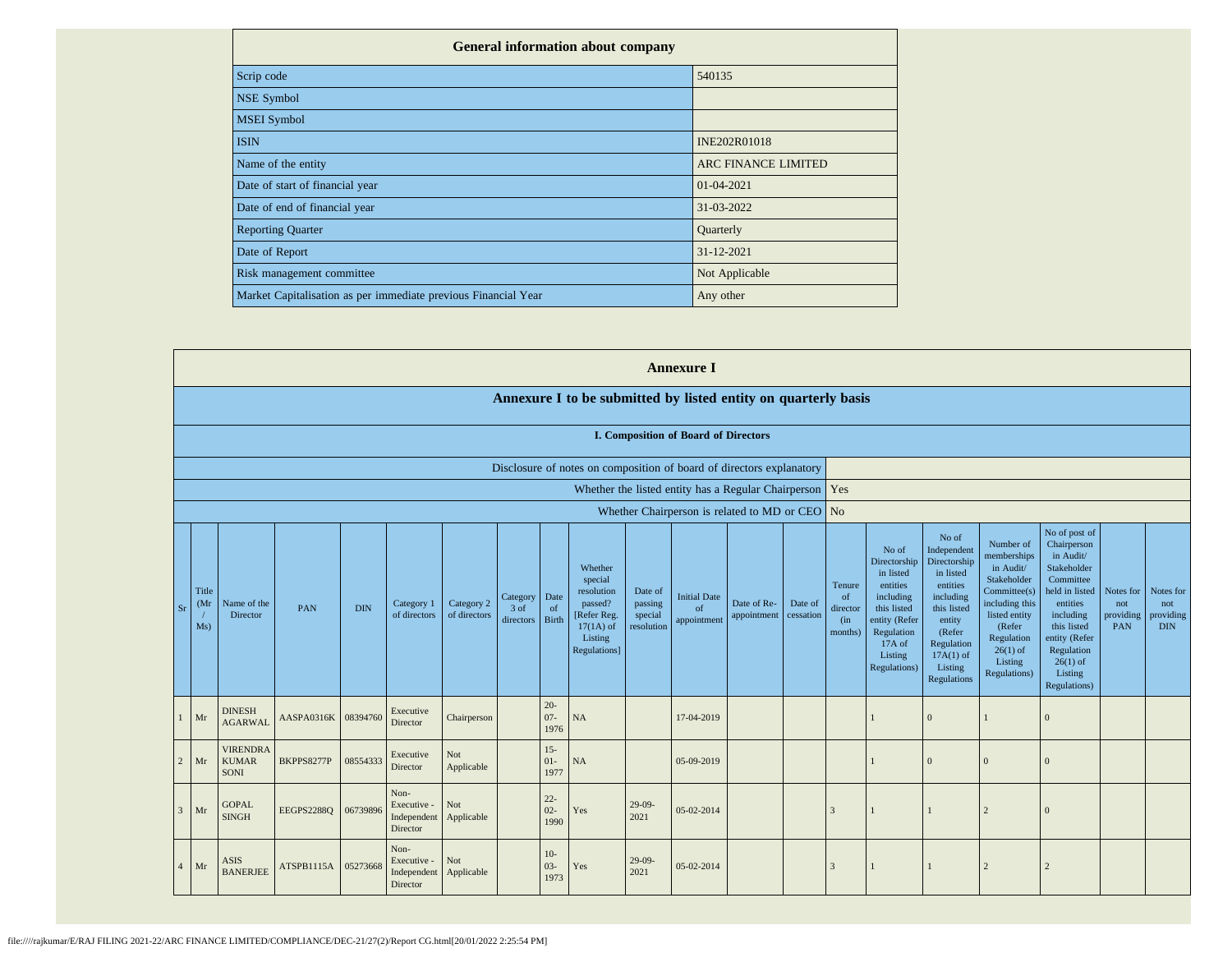|                 | <b>I. Composition of Board of Directors</b>                          |                                |                     |            |                                                |                                        |                   |                            |                                                                                                      |                                             |                                          |                            |                      |                                                        |                                                                                                                                                      |                                                                                                                                                                      |                                                                                                                                                                          |                                                                                                                                                                                                                     |                                             |                                             |
|-----------------|----------------------------------------------------------------------|--------------------------------|---------------------|------------|------------------------------------------------|----------------------------------------|-------------------|----------------------------|------------------------------------------------------------------------------------------------------|---------------------------------------------|------------------------------------------|----------------------------|----------------------|--------------------------------------------------------|------------------------------------------------------------------------------------------------------------------------------------------------------|----------------------------------------------------------------------------------------------------------------------------------------------------------------------|--------------------------------------------------------------------------------------------------------------------------------------------------------------------------|---------------------------------------------------------------------------------------------------------------------------------------------------------------------------------------------------------------------|---------------------------------------------|---------------------------------------------|
|                 | Disclosure of notes on composition of board of directors explanatory |                                |                     |            |                                                |                                        |                   |                            |                                                                                                      |                                             |                                          |                            |                      |                                                        |                                                                                                                                                      |                                                                                                                                                                      |                                                                                                                                                                          |                                                                                                                                                                                                                     |                                             |                                             |
|                 |                                                                      |                                |                     |            |                                                |                                        |                   |                            | Whether the listed entity has a Regular Chairperson                                                  |                                             |                                          |                            |                      |                                                        |                                                                                                                                                      |                                                                                                                                                                      |                                                                                                                                                                          |                                                                                                                                                                                                                     |                                             |                                             |
| Sr              | Title<br>(M <sub>I</sub> )<br>Ms)                                    | Name of<br>the<br>Director     | <b>PAN</b>          | <b>DIN</b> | Category 1<br>of directors                     | Category 2 Category<br>of<br>directors | 3 of<br>directors | Date<br>of<br><b>Birth</b> | Whether<br>special<br>resolution<br>passed?<br>[Refer Reg.<br>$17(1A)$ of<br>Listing<br>Regulations] | Date of<br>passing<br>special<br>resolution | <b>Initial Date</b><br>of<br>appointment | Date of Re-<br>appointment | Date of<br>cessation | Tenure<br><sub>of</sub><br>director<br>(in)<br>months) | No of<br>Directorship   1<br>in listed<br>entities<br>including<br>this listed<br>entity (Refer<br>Regulation<br>$17A$ of<br>Listing<br>Regulations) | No of<br>Independent<br>Directorship<br>in listed<br>entities<br>including<br>this listed<br>entity<br>(Refer<br>Regulation<br>$17A(1)$ of<br>Listing<br>Regulations | Number of<br>memberships<br>in Audit/<br>Stakeholder<br>Committee(s)<br>including<br>this listed<br>entity (Refer<br>Regulation<br>$26(1)$ of<br>Listing<br>Regulations) | No of post<br>$\Omega$<br>Chairperson<br>in Audit/<br>Stakeholder<br>Committee<br>held in<br>listed<br>entities<br>including<br>this listed<br>entity (Refer<br>Regulation<br>$26(1)$ of<br>Listing<br>Regulations) | Notes for<br>not<br>providing<br><b>PAN</b> | Notes for<br>not<br>providing<br><b>DIN</b> |
| .5 <sub>5</sub> | <b>Mrs</b>                                                           | <b>APARNA</b><br><b>SHARMA</b> | EIYPS2190R 07006877 |            | Non-<br>Executive -<br>Independent<br>Director | <b>Not</b><br>Applicable               |                   | $05 -$<br>$12 -$<br>1977   | Yes                                                                                                  | $29-09-$<br>2021                            | 25-03-2015                               |                            |                      |                                                        |                                                                                                                                                      |                                                                                                                                                                      |                                                                                                                                                                          |                                                                                                                                                                                                                     |                                             |                                             |

|                | <b>Audit Committee Details</b> |                                                       |                                         |                            |                        |                      |         |
|----------------|--------------------------------|-------------------------------------------------------|-----------------------------------------|----------------------------|------------------------|----------------------|---------|
|                |                                | Whether the Audit Committee has a Regular Chairperson | Yes                                     |                            |                        |                      |         |
| <b>Sr</b>      | <b>DIN</b><br>Number           | Name of Committee<br>members                          | Category 1 of directors                 | Category 2 of<br>directors | Date of<br>Appointment | Date of<br>Cessation | Remarks |
|                | 05273668                       | <b>ASIS BANERJEE</b>                                  | Non-Executive - Independent<br>Director | Chairperson                | $0.5 - 0.2 - 2014$     |                      |         |
| $\overline{2}$ | 06739896                       | <b>GOPAL SINGH</b>                                    | Non-Executive - Independent<br>Director | Member                     | $0.5 - 0.2 - 2014$     |                      |         |
| 3              | 07006877                       | <b>APARNA SHARMA</b>                                  | Non-Executive - Independent<br>Director | Member                     | 25-03-2015             |                      |         |
| $\overline{4}$ | 08394760                       | DINESH AGARWAL                                        | <b>Executive Director</b>               | Member                     | 17-04-2019             |                      |         |

|           |                                                             | Nomination and remuneration committee                                       |                                         |                            |                        |                      |                |
|-----------|-------------------------------------------------------------|-----------------------------------------------------------------------------|-----------------------------------------|----------------------------|------------------------|----------------------|----------------|
|           |                                                             | Whether the Nomination and remuneration committee has a Regular Chairperson | Yes                                     |                            |                        |                      |                |
| <b>Sr</b> | Name of Committee<br><b>DIN</b><br><b>Number</b><br>members |                                                                             | Category 1 of directors                 | Category 2 of<br>directors | Date of<br>Appointment | Date of<br>Cessation | <b>Remarks</b> |
|           | 06739896                                                    | <b>GOPAL SINGH</b>                                                          | Non-Executive - Independent<br>Director | Chairperson                | $0.5 - 0.2 - 2014$     |                      |                |
|           | 05273668                                                    | <b>ASIS BANERJEE</b>                                                        | Non-Executive - Independent<br>Director | Member                     | $05-02-2014$           |                      |                |
| 3         | 07006877                                                    | <b>APARNA SHARMA</b>                                                        | Non-Executive - Independent<br>Director | Member                     | 25-03-2015             |                      |                |

| <b>Stakeholders Relationship Committee</b>                                      |  |
|---------------------------------------------------------------------------------|--|
| Whether the Stakeholders Relationship Committee has a Regular Chairperson   Yes |  |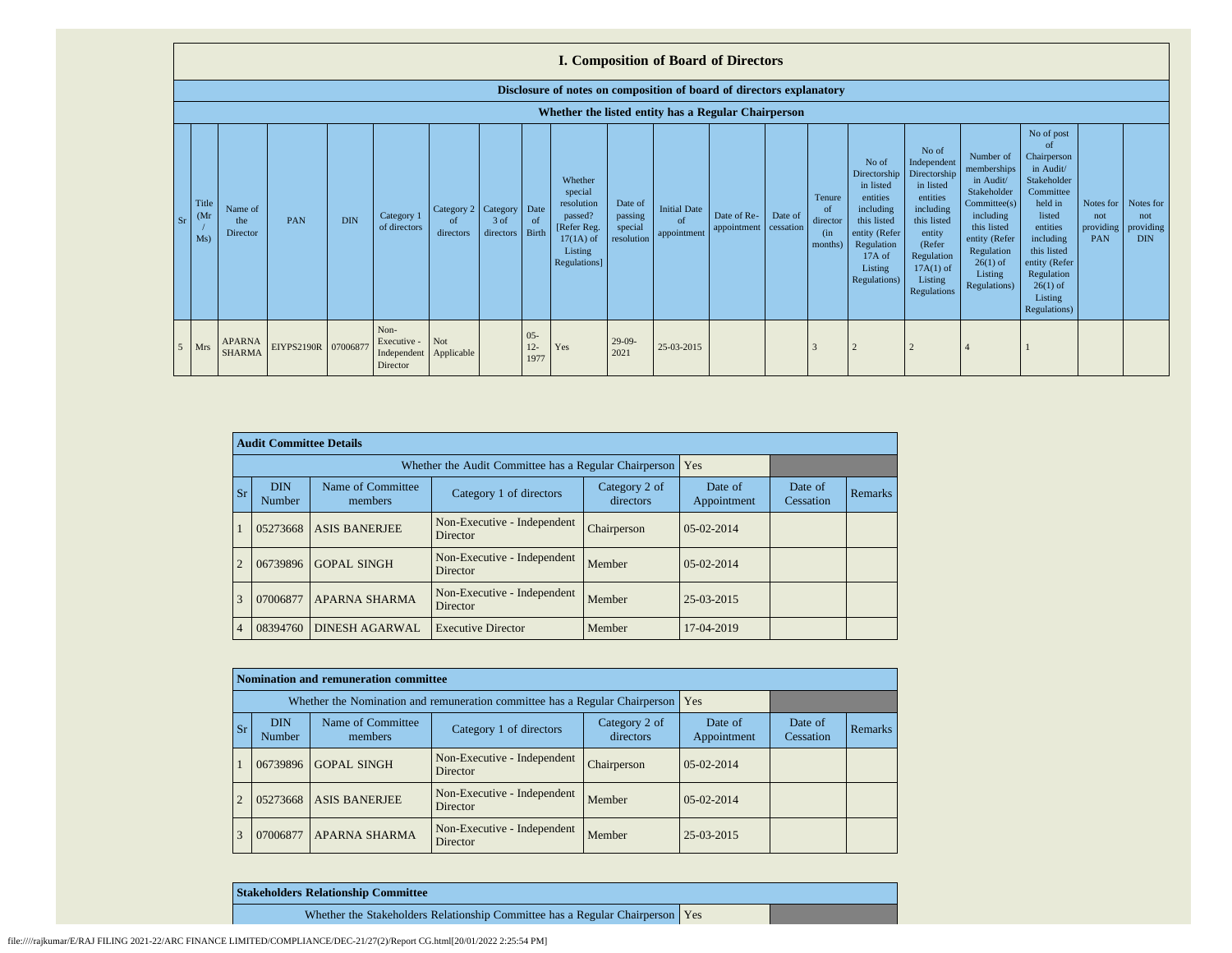| <b>Sr</b>      | <b>DIN</b><br>Number | Name of Committee<br>members | Category 1 of directors                 | Category 2 of<br>directors | Date of<br>Appointment | Date of<br><b>Cessation</b> | <b>Remarks</b> |
|----------------|----------------------|------------------------------|-----------------------------------------|----------------------------|------------------------|-----------------------------|----------------|
|                | 05273668             | <b>ASIS BANERJEE</b>         | Non-Executive - Independent<br>Director | Chairperson                | $0.5 - 0.2 - 2014$     |                             |                |
| $\overline{2}$ | 06739896             | <b>GOPAL SINGH</b>           | Non-Executive - Independent<br>Director | Member                     | $0.5 - 0.2 - 2014$     |                             |                |
| 3              | 07006877             | <b>APARNA SHARMA</b>         | Non-Executive - Independent<br>Director | Member                     | 25-03-2015             |                             |                |
| $\overline{4}$ | 08394760             | <b>DINESH AGARWAL</b>        | <b>Executive Director</b>               | Member                     | 17-04-2019             |                             |                |

|                | <b>Risk Management Committee</b> |                                                                 |                            |                            |                        |                      |         |  |  |  |  |  |
|----------------|----------------------------------|-----------------------------------------------------------------|----------------------------|----------------------------|------------------------|----------------------|---------|--|--|--|--|--|
|                |                                  | Whether the Risk Management Committee has a Regular Chairperson |                            |                            |                        |                      |         |  |  |  |  |  |
| $\mathbf{S}$ r | DIN<br>Number                    | Name of Committee<br>members                                    | Category 1 of<br>directors | Category 2 of<br>directors | Date of<br>Appointment | Date of<br>Cessation | Remarks |  |  |  |  |  |

|                 | <b>Corporate Social Responsibility Committee</b> |                                                                                 |                            |                            |                        |                      |                |  |  |  |  |  |  |
|-----------------|--------------------------------------------------|---------------------------------------------------------------------------------|----------------------------|----------------------------|------------------------|----------------------|----------------|--|--|--|--|--|--|
|                 |                                                  | Whether the Corporate Social Responsibility Committee has a Regular Chairperson |                            |                            |                        |                      |                |  |  |  |  |  |  |
| $\mathsf{I}$ Sr | <b>DIN</b><br>Number                             | Name of Committee<br>members                                                    | Category 1 of<br>directors | Category 2 of<br>directors | Date of<br>Appointment | Date of<br>Cessation | <b>Remarks</b> |  |  |  |  |  |  |

| <b>Other Committee</b> |                                                                                                                                     |  |  |
|------------------------|-------------------------------------------------------------------------------------------------------------------------------------|--|--|
|                        | Sr   DIN Number   Name of Committee members   Name of other committee   Category 1 of directors   Category 2 of directors   Remarks |  |  |

|                |                                                                     |                                                             |                                                                      | <b>Annexure 1</b>                     |                                                            |                                                                                      |                                                                        |  |  |  |  |  |
|----------------|---------------------------------------------------------------------|-------------------------------------------------------------|----------------------------------------------------------------------|---------------------------------------|------------------------------------------------------------|--------------------------------------------------------------------------------------|------------------------------------------------------------------------|--|--|--|--|--|
|                | <b>Annexure 1</b>                                                   |                                                             |                                                                      |                                       |                                                            |                                                                                      |                                                                        |  |  |  |  |  |
|                | <b>III.</b> Meeting of Board of Directors                           |                                                             |                                                                      |                                       |                                                            |                                                                                      |                                                                        |  |  |  |  |  |
|                | Disclosure of notes on meeting of<br>board of directors explanatory |                                                             |                                                                      |                                       |                                                            |                                                                                      |                                                                        |  |  |  |  |  |
| $S_r$          | Date(s) of<br>meeting (if any)<br>in the previous<br>quarter        | Date(s) of<br>meeting (if<br>any) in the<br>current quarter | Maximum gap<br>between any two<br>consecutive (in<br>number of days) | Notes for<br>not<br>providing<br>Date | Whether<br>requirement of<br><b>Ouorum</b> met<br>(Yes/No) | Number of Directors<br>present* (All directors<br>including Independent<br>Director) | No. of<br>Independent<br><b>Directors</b><br>attending the<br>meeting* |  |  |  |  |  |
|                | 13-08-2021                                                          |                                                             |                                                                      |                                       | Yes                                                        | 5                                                                                    |                                                                        |  |  |  |  |  |
| $\overline{2}$ | 06-09-2021                                                          |                                                             | 23                                                                   |                                       | Yes                                                        | 5                                                                                    |                                                                        |  |  |  |  |  |
| 3              |                                                                     | 03-11-2021                                                  | 57                                                                   |                                       | Yes                                                        | 5                                                                                    |                                                                        |  |  |  |  |  |

|  | <b>Annexure 1</b>                |                                                          |                                                          |         |                  |                        |                                                   |                                           |  |  |  |  |
|--|----------------------------------|----------------------------------------------------------|----------------------------------------------------------|---------|------------------|------------------------|---------------------------------------------------|-------------------------------------------|--|--|--|--|
|  | <b>IV.</b> Meeting of Committees |                                                          |                                                          |         |                  |                        |                                                   |                                           |  |  |  |  |
|  |                                  |                                                          | Disclosure of notes on meeting of committees explanatory |         |                  |                        |                                                   |                                           |  |  |  |  |
|  | Name of                          | $Date(s)$ of meeting (Enter<br>dates of Previous quarter | Maximum gap<br>between any two                           | Name of | Reson<br>for not | Whether<br>requirement | Number of<br>Directors present*<br>(All directors | No. of<br>Independent<br><b>Directors</b> |  |  |  |  |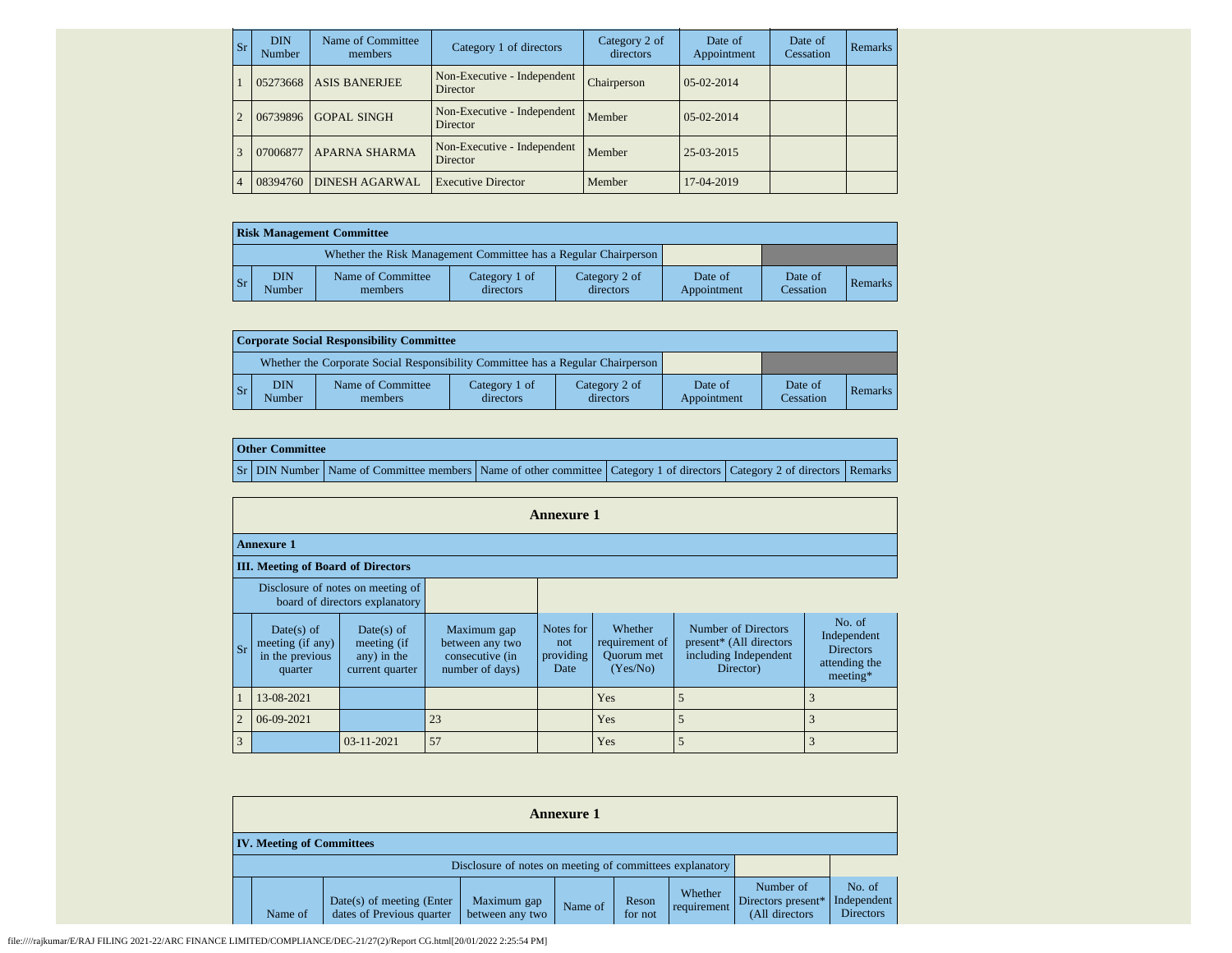| Sr             | Committee                                        | and Current quarter in<br>chronological order) | consecutive (in<br>number of days) | other<br>committee | providing<br>date | of Quorum<br>met<br>(Yes/No) | including<br>Independent<br>Director) | attending<br>the<br>$meeting*$ |
|----------------|--------------------------------------------------|------------------------------------------------|------------------------------------|--------------------|-------------------|------------------------------|---------------------------------------|--------------------------------|
|                | Audit<br>Committee                               | 13-08-2021                                     |                                    |                    |                   | Yes                          | $\overline{4}$                        |                                |
| $\overline{2}$ | Audit<br>Committee                               | $03-11-2021$                                   | 81                                 |                    |                   | Yes                          | $\overline{4}$                        |                                |
| 3              | Nomination<br>and<br>remuneration<br>committee   | $03 - 11 - 2021$                               |                                    |                    |                   | Yes                          | 3                                     |                                |
| $\overline{4}$ | <b>Stakeholders</b><br>Relationship<br>Committee | $03 - 11 - 2021$                               |                                    |                    |                   | Yes                          | $\overline{4}$                        |                                |

| <b>Annexure 1</b> |                                                                                                           |                                  |                                                                    |  |
|-------------------|-----------------------------------------------------------------------------------------------------------|----------------------------------|--------------------------------------------------------------------|--|
|                   | <b>V. Related Party Transactions</b>                                                                      |                                  |                                                                    |  |
|                   | Sr Subject                                                                                                | Compliance status<br>(Yes/No/NA) | If status is "No" details of non-<br>compliance may be given here. |  |
| $\vert$ 1         | Whether prior approval of audit committee obtained                                                        | <b>NA</b>                        |                                                                    |  |
| $\overline{2}$    | Whether shareholder approval obtained for material RPT                                                    | <b>NA</b>                        |                                                                    |  |
| $\overline{3}$    | Whether details of RPT entered into pursuant to omnibus approval<br>have been reviewed by Audit Committee | <b>NA</b>                        |                                                                    |  |

| <b>Annexure 1</b>       |                                                                                                                                                                                                                 |                                  |  |  |
|-------------------------|-----------------------------------------------------------------------------------------------------------------------------------------------------------------------------------------------------------------|----------------------------------|--|--|
| <b>VI.</b> Affirmations |                                                                                                                                                                                                                 |                                  |  |  |
| Sr                      | Subject                                                                                                                                                                                                         | Compliance<br>status<br>(Yes/No) |  |  |
|                         | The composition of Board of Directors is in terms of SEBI (Listing obligations and disclosure requirements)<br>Regulations, 2015                                                                                | Yes                              |  |  |
| $\overline{2}$          | The composition of the following committees is in terms of SEBI(Listing obligations and disclosure requirements)<br>Regulations, 2015 a. Audit Committee                                                        | Yes                              |  |  |
| $\overline{\mathbf{3}}$ | The composition of the following committees is in terms of SEBI(Listing obligations and disclosure requirements)<br>Regulations, 2015. b. Nomination & remuneration committee                                   | Yes                              |  |  |
| $\overline{4}$          | The composition of the following committees is in terms of SEBI(Listing obligations and disclosure requirements)<br>Regulations, 2015. c. Stakeholders relationship committee                                   | Yes                              |  |  |
| $\overline{5}$          | The composition of the following committees is in terms of SEBI(Listing obligations and disclosure requirements)<br>Regulations, 2015. d. Risk management committee (applicable to the top 500 listed entities) | <b>NA</b>                        |  |  |
| 6                       | The committee members have been made aware of their powers, role and responsibilities as specified in SEBI<br>(Listing obligations and disclosure requirements) Regulations, 2015.                              | Yes                              |  |  |
| $\overline{7}$          | The meetings of the board of directors and the above committees have been conducted in the manner as specified<br>in SEBI (Listing obligations and disclosure requirements) Regulations, 2015.                  | Yes                              |  |  |
| 8                       | This report and/or the report submitted in the previous quarter has been placed before Board of Directors.                                                                                                      | Yes                              |  |  |